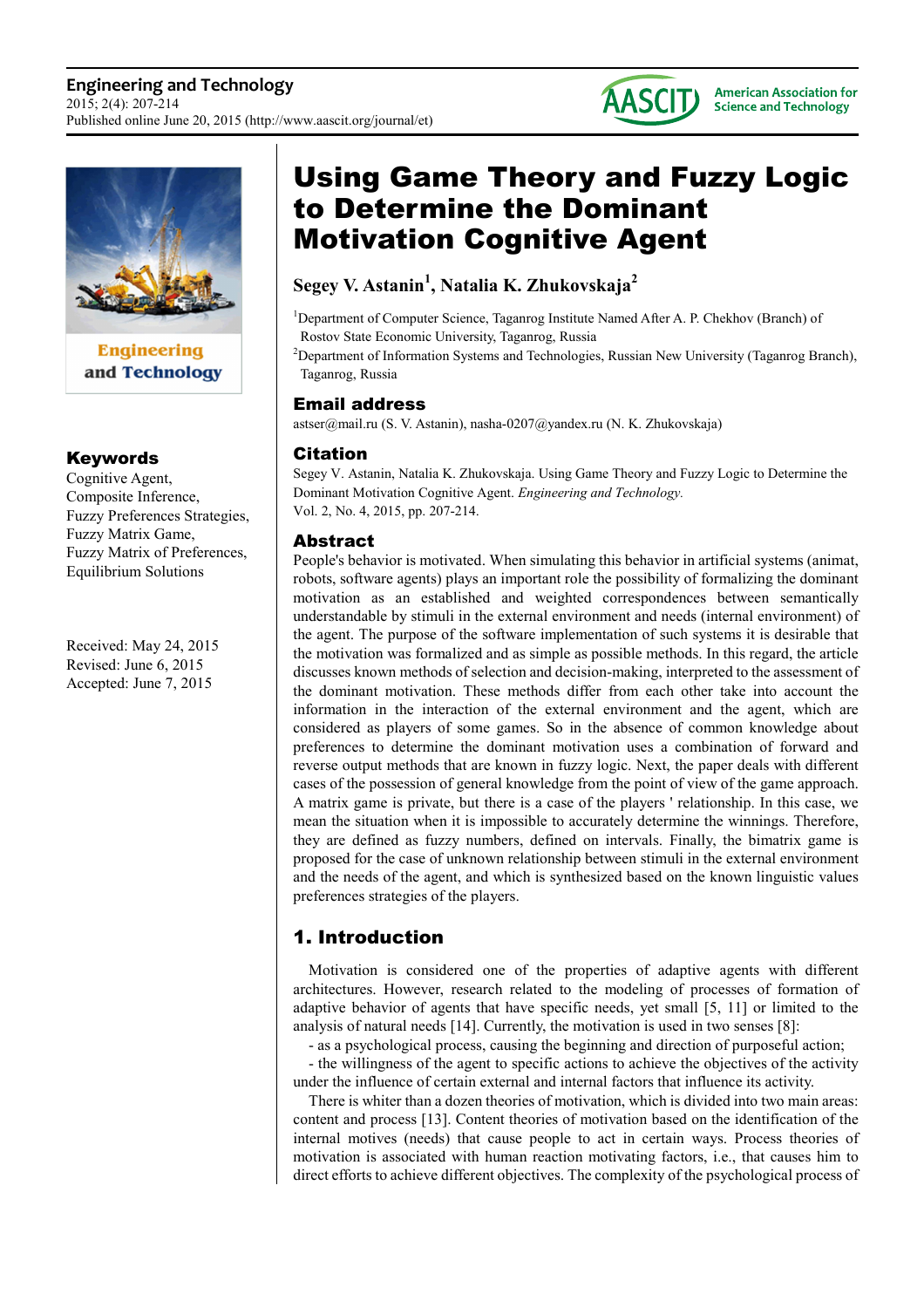formalization of the person associated with motivation requires the use of certain limitations in modeling the behavior of the agent. In particular, it cannot address all possible needs of the agent, but only those that appear within a particular organizational and/or social system. In this case, refers to the possible human needs peculiar to it as in the economic sphere and in social life. The second limitation is due to the indirect light of the links between the needs and motivations through stimulating factors, conscious agent based on the experience of behavioral experience.

Given these constraints, consider the problem of determining the dominant motivation in the following formulation. At the current time *t* the agent has *n* needs  $X = \{x_1, \ldots, x_n\}$ , which in varying degrees of relevance to him. The implementation depends on the needs of environmental stimuli  $Y = \{y_1, \ldots, y_m\}$ . Communication between the needs and incentives determined by the ratio *R*:*X*×*Y*, which defines the degree of compliance requirements and the implementation of the stimulus or outcome needs  $x_i$  using stimulus  $y_i$ ,  $i=1, ..., n$ , *j*=1, ..., *m*. In that case, if the agent only perceives and evaluates environmental stimuli, his task is to select the needs (alternative), which corresponds to the stimulus is most conducive to the implementation needs. Given these constraints, consider the problem of determining the dominant motivation in the following formulation. At the current time t the agent has n needs  $X = \{x_1, \ldots, x_n\}$ , which in varying degrees of relevance to him. The implementation depends on the needs of environmental stimuli  $Y = \{y_1, ..., y_m\}$ . Communication between the needs and incentives determined by the ratio  $R: X \times Y$ , which defines the degree of compliance requirements and the implementation of the stimulus or outcome needs  $x_i$ using stimulus  $y_i$ ,  $i=1, ..., n, j=1, ..., m$ . In that case, if the agent only perceives and evaluates environmental stimuli, his task is to select the needs (alternative), which corresponds to the stimulus is most conducive to the implementation needs. Due to the fact that in a certain time interval hierarchy built agent needs a system preference  $\alpha(X)$ , the problem reduces to two criterial optional alternative set of *X*. In other words, alternative  $x_i$  is evaluated based on its preference agent (criterion  $\alpha(X)$ ) and the degree of compliance of the stimulus  $y_i$ needs  $x_i$  (criterion  $R$ ). In that case, if the external environment is not neutral, i.e. interested in promoting certain stimuli, it can determine the preferences of a variety of stimuli *β*(*Y*). As the external environment may join other agents or at a higher level of management (director). Thus, the selection of preferences agent becomes dependent on the preferences of the environment, and the choice of environmental stimuli dependent on the preferences of the agent. This behavior of the parties correspond to modern concepts of management, where the choice of the agent is determined, on the one hand, within the organizational system (slave, job descriptions, employment contracts), and on the other hand, their own interests (health care, social status, personal conflicts and experiences ). Similarly, the choice is limited to the head, on the one hand, the need to follow the interests of the organization, on the other hand, the need to take account of current interests subordinate. Thus, we have many alternatives agent  $\{x_i, y_j\}_{X\times Y}$ , which can be evaluated based on the criteria

*α*(*X*), *β*(*Y*) and the known values of *R*. In *R*, *α* and *β*, the problem of determining the dominant motivational stimulus *y*<sub>*i*</sub>: $r_i \rightarrow max$ ,  $\alpha \geq \lambda$  and  $\beta \geq \lambda$ , where  $\lambda$  - a threshold value can be reduced to the problem of multicriteria optimization. The problem is that, in real situations, the agent may be unknown to the preferences of the environment, and conversely, the external environment is unknown preference agent. This fact does not allow solving the problem of multicriteria evaluation of alternatives. Therefore, it is more natural to consider the game stating the problem, focusing on the situation of conflict between the agent and the external environment with overlapping interests of the players. Thus, the player can be used compromise strategies of behavior characterized by a balance of interests of the conflicting parties at the secondary level. In particular, the argument in terms of the agent may be the following. If *xmax* - the most preferred requirement, which can be realized only under conditions of risk, due to the insignificance of the incentives and the absence of complete information on the priorities of the other organizational systems, it should be an acceptable alternative for solving the problem of  $(\alpha(x_{max}) - \alpha_{\lambda}(x_i)) \rightarrow min$  under the constraints imposed on the values of *β*(*Y*) and *R*. Similarly, the other party is looking for a solution of problem  $(\beta(y_{max}) - \beta_{\lambda}(y_i)) \rightarrow min$ based on estimates  $\alpha(X)$  and *R*. In this case, the trade-offs  $(x^*)$ , *y*\*) is characterized by performing the following conditions:  $x^* \in [x_\lambda, x_{max}]$ ,  $y^* \in [y_\lambda, y_{max}]$ , where  $x_\lambda$  and  $y_\lambda$  - an alternative to the preferences of the players *α*≥*λ* and *β*≥*λ*.

In addition, incompleteness of knowledge of players in relation to ends and ambiguousness in determination of preferences and relation of *R* require formulation of the problem under uncertainty. In this regard, consider formal methods to assess the motivational incentives to meet the needs of intelligent agent based on the use of fuzzy logic and game theory.

# 2. The Compositional Rule of Inference

Let the agent is stored in the memory of a fuzzy matrix  $C_{i,j} = P_i \times D_j$ , where  $P_i$  - needs an agent;  $D_j$  - possible motivational incentives. At the intersection of rows and columns of the matrix coefficients bear  $c_{i,j}$ , which determine the degree of compliance needs motivation. Then, if the current time, an agent identified preferences implementation needs  $\alpha_i$ , *i*=1, 2, ..., *n*, i.e.  $P = {\alpha_1/p_1, ..., \alpha_n/p_n}$ , then to determine the dominant stimulus at time *t*, is sufficient to solve the equation  $P \circ C_{i,j} = D$ , where " $\circ$ " - sign operation maxmin composition as  $D = {\beta_1/d_m, ..., \beta_n/d_m}$ . In this case, we assume that  $p_i$  needs with a degree equal to  $max\{\alpha_i/p_i\}$  will match the dominant stimulus  $d_j$  with degree equal to  $max\{\beta_i/p_j\}$ .

Considered a mechanism based on the application of plausible reasoning schema types:

$$
p_i \to d_j
$$
  

$$
\frac{p_i^*}{d_j^*}
$$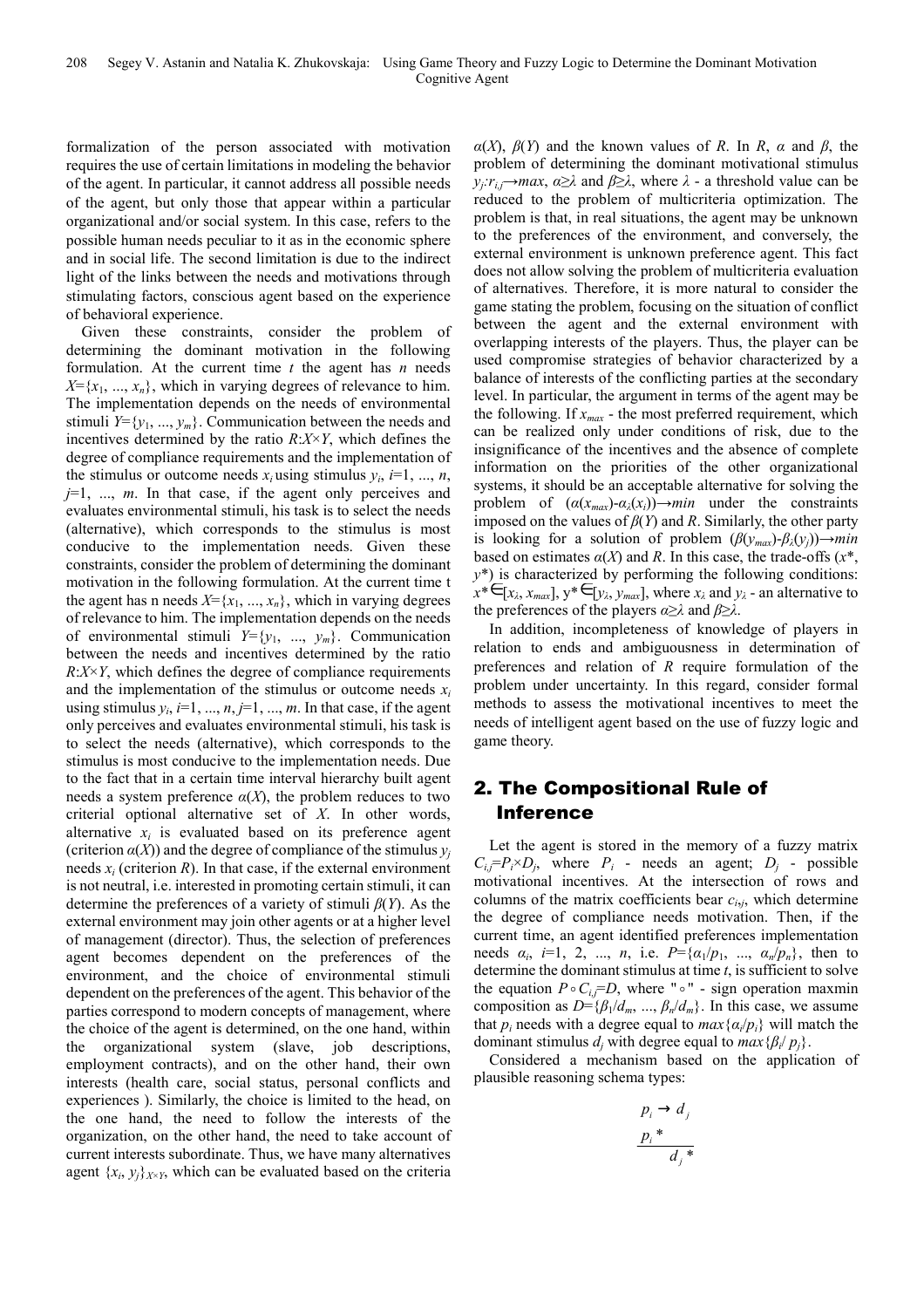This circuit operates at a fixed matrix *Ci,j* and current developments agent preferences regarding his needs. Changing the coefficients  $C_{i,j}$  is determined by factors that indirectly affect compliance motivation needs.

Strengthen the schemes considered the possibility of using non-monotonic reasoning with exceptions like: if  $\leq$  premise $\geq$ then  $\leq$  decision $\geq$  unless  $\leq$  exception $\geq$  or if *P* then *D* unless *E*, where  $E$  - the exception [10]. This scheme assumes that once the premise is established, a decision can be made, if at the same time not found exception. Since exceptions are very rare, in most cases, the decision follows the premise. In this case the only solution *D* or *E* exception may be true, that is, between the decision and exception exists ratio exclusive-OR. So the ratio defined by using the "if not" between *D* and *E* is given by:

$$
(D\bigcap \neg E)\bigcup (E\bigcap \neg D),
$$

where  $\neg, \bigcup, \bigcap$  - the fuzzy operators addition, S-conorm and T-norm, respectively. In [10] introduced in relation coefficient *γ*, which shows the weight (importance) are exceptions. In this case, the modified ratio can be written as follows:

$$
(D \cap \gamma \neg E) \cup (\gamma E \cap \neg D),
$$

,

moreover, when *γ*=0 is not considered an exception.

Thus, the use of exceptions can store in memory a fixed matrix  $C_{i,j}$ , and in the process of learning to change the set of exceptions and their importance coefficients.

In considering approaches to determining the dominant motivation is assumed that all the arguments are done by the agent based on its own model and analysis of the facts resulting from cognitive processes [11]. In organizational system, the source of the facts may be another agent, such as the head, which may have its own view of the facts regarding preferences as motivational incentives, and their relationship to the needs of the agent. If the agent has no idea about preferences regarding motivational incentives leader, he can match them to your preference needs.

Let  $X = \{x_1, \ldots, x_n\}$  and  $Y = \{y_1, \ldots, y_m\}$  - agent needs and environmental stimuli, respectively. Authors call such a dominant motivational incentive incentive  $y_i \in Y, j=1, 2, ..., m$ , which is most relevant to the needs of some  $x_i \in X$ ,  $i=1, 2, ..., n$ . Is assumed to be the ratio of  $R: X \times Y \rightarrow [0, 1]$ , which determines the degree of compliance requirements and incentives. In most of the organizational systems of incentives, in the form of objectives and tasks defined higher levels of government, which is interested in the implementation of concrete incentives. On the other hand, needs agents are not rigidly fixed and can vary. Agent relationship to the needs and the manager (environment) to stimuli at a time determined by means of preference functions  $\alpha: X \rightarrow [0, 1]$  and  $\beta: Y \rightarrow [0, 1]$ . Thus, with the known values of *R*, *α* and *β*, the problem arises of determining the dominant incentive motivational *yj* :*ri,j*→*max*, *α*≥*λ* и *β*≥*λ*, where *λ* - a certain threshold value.

Consider the solution of this problem from the point of view of the agent and the manager. If known, for both, the relation *R*, and the resulting sets of *X* and *Y*, the agent at time *t*, know your own preference *α*, relative to *X*, but the preference is not

known leader *β*, relative to *Y*. Similarly, the head of the known preference for a given stimulus *Y* relation *R*, but need not know the current agent. Under these conditions, each of them can estimate the unknown preferences based on the forward and reverse composite output used in the fuzzy logic [12]. Thus, the agent by solving the equation  $\alpha \circ R = \beta^*$ , is assessed preferences manager. In turn, the head, solving the equation *α*\*  $R = β$ , the unknown *α*<sup>\*</sup>, is assessed agent preferences. Available preferences and their assessment reduce the matrix  $M$  (table I):

*Table I. Matrix preferences.* 

|      |          | $y_1$      |            | $\cdots$ | $y_m$                 |                |
|------|----------|------------|------------|----------|-----------------------|----------------|
|      |          | $p_1$      | $\beta^*$  | $\cdots$ | $\beta_{\rm m}$       | $\beta_m$ *    |
|      | $x_1$    | $\alpha_I$ | $\alpha^*$ |          | $\alpha$ <sub>I</sub> | $\alpha_i^*$   |
| $M=$ | $\cdots$ | $\cdots$   |            | $\cdots$ | .                     |                |
|      | $x_n$    | $\beta_1$  | $\beta^*$  | $\cdots$ | $\beta_{\rm m}$       | $\beta_m$ *    |
|      |          | $\alpha_n$ | $a_n^*$    |          | $\alpha_n$            | ${\alpha_n}^*$ |

Let the agent and supervisor informs the other side of the resulting estimates. Then, each of them can choose the most appropriate strategy of behavior as follows:

$$
\alpha^{\hat{ }} / X = \max_{i} \min_{j} (\alpha, \alpha^*)
$$
  

$$
\beta^{\hat{ }} / Y = \max_{j} \min_{i} (\beta, \beta^*)
$$
 (1)

The matrix *M* can be interpreted as a payoff matrix bimatrix game, at the intersection of rows and columns of which, instead of winning players, bear pair preference ratings of strategies  $(\alpha, \alpha^*)/x_i$  and  $(\beta, \beta^*)/y_j$ , where  $\alpha/x_i$  and  $\beta/y_j$  preferences strategies of the first and second player, and  $\alpha^*/x_i$ and  $\beta^*/y_j$  - wait a second, and the first player on the choice of strategies for the opposite side. Define the payoff function of each player as  $min_i(\alpha, \alpha^*)$  and  $min_i(\beta, \beta^*)$ . Authors show that the pair of strategies  $(\alpha^{\wedge}/x_i, \beta^{\wedge}/y_j)$  is a Nash equilibrium. Nash equilibrium in pure strategies - is a pair of strategies  $(x_i^{\wedge}, y_j^{\wedge})$ , that for each player the following condition:  $r_{i,j}(x_i, y_j) \le r_{i,j}(x_i)$ , *y*<sup>*j*</sup>)≥*r*<sub>*i*</sub>*j*(*x*<sub>*i*</sub><sup> $\land$ </sup>, *y<sub>i</sub>*)).

Suppose that some of the players, such as the second player has deviated from the equilibrium strategy and chose a more preferred strategy  $y_j$  with  $\beta(y_j) \geq \beta(y_j)$ . According to (1), we have  $\beta^*(y_j) \le \beta(y_j) \& \beta^*(y_j) \le \beta(y_j) \& \beta^*(y_j) \le \beta^*(y_j) \le \beta$ . In this case, *min*<sub>*i*</sub>( $\beta(y_j)$ ,  $\beta^*(y_j)$ ) <*min<sub>i</sub>*( $\beta(y_j)$ <sup>,</sup>),  $\beta^*(y_j)$ ), ie when changing its strategy the second player gets smaller winnings. On the other hand, in accordance with the operation maxmin compositions value  $\beta^*(y_i)$  is the highest amongst the values of a set  $min(\alpha(x_1), r_1, (x_1, y_i)), \ldots, min(\alpha(x_n), r_n, (x_n, y_i)).$ 

Let  $\beta^*(y_i) = min(\alpha(x_i), r_{i,i})$ . Then, a  $\beta^*(y_i) = \alpha(x_i)$ , or  $\beta^*(y_i) = r_{i,i}$ . In the first case, *ri,j*>*α*(*xi*). Here, *ri,j*<*ri,j*(*xi*^, *yj*^). If *ri,j*≥*ri,j*(*xi*^,  $y_j^{\wedge}$ ), then  $(x_i, y_j)$  the situation is an equilibrium solution. In the latter case, it is obvious that  $r_{i,j} < r_{i,j}(x_i \wedge y_j \wedge)$ .

Similarly, consider the option to change the strategy of the first player.

Informally, the deviation from the equilibrium strategy is the creation of a situation of conflict between the need for agent and motivational incentive leader. Resolution of the conflict is possible only dictatorial manner, meaning coercion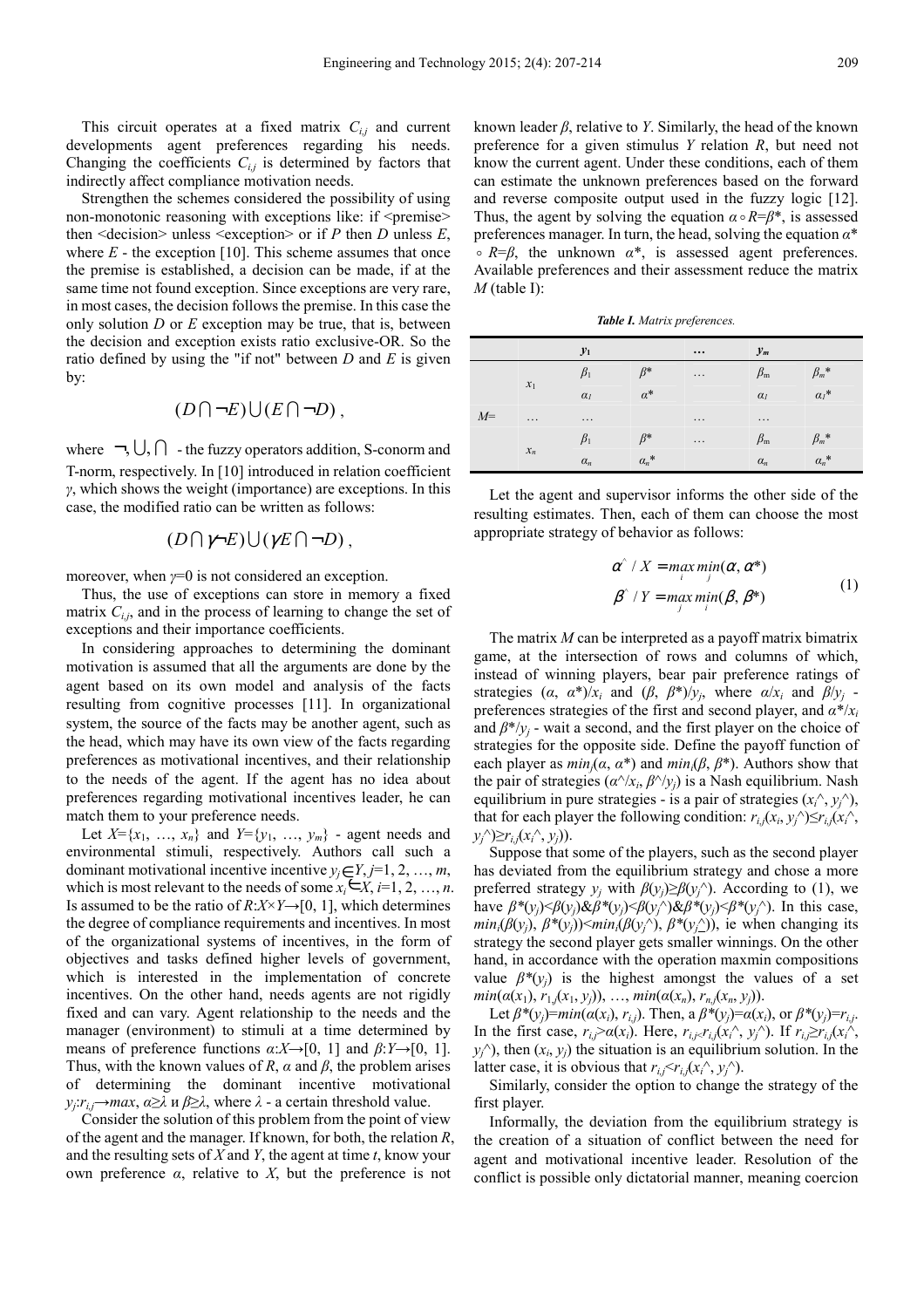on the part of the head, to perform uninteresting for the agent work, or refusal (sabotage) agent from job.

Note that the equilibrium solution is also defined by the following conditions: *α*≥*λ* and *β*≥*λ*. Failure to follow these conditions leads to the rejection of the equilibrium solutions of a party or by both players, and is associated with a low estimate of the equilibrium profile preferences.

## 3. Fuzzy Matrix Games

Fuzzy Matrix two-person game defined payoff matrix *Ci,j*. In the classical matrix game payoff matrix coefficients determine win/lose players when they use certain strategies. In our case, the win/loss are fuzzy terms of linguistic variables "win rate"/"The level of loss" when implementing agent specific need and use head a certain motivational stimulus. Each fuzzy term is a fuzzy numbers defined on the universal set of wins/losses. As in the classical setting, the matrix element  $c_{i,j}$  is interpreted as the value of winning for one player, and as the amount of loss, to another player, and these values have opposite signs (Figure 1).



*Figure 1. Setting the linguistic values of the payoff matrix.*

In the classical formulation implicitly assumes that preferences strategies indistinguishable and equal to 1. Thus, to determine the price of the game in pure strategies used maximin composition regarding the 2nd player and minmin composition relative to the decisions of the first player. In other words, the preferences of the players are defined as *p<sup>i</sup>* and  $d_j$ , and the top price and the lower price is determined as follows:

$$
s = \min \, \text{PoC}_{i,j} \, \text{P} \, \min \, \text{max} \, \min_j \, \text{Q}_i, \, \text{C}_{i,j} \, \text{C}_{i,j}
$$
\n
$$
\varpi = \max(D \bullet C_{i,j}) = \max(\min \, \min_j (d_j, c_{i,j}))
$$

When searching for the solution of the game in mixed strategies under  $c_{i,j}$  refers to the possibility of the corresponding estimate of win/loss defined linguistically. Decision of the game in the formalization of linguistic terms of the triangular fuzzy numbers and LR-type type can be found, for example, in [1-3].

Consider setting the fuzzy matrix game where players are specific strategies, and win/loss are uncertain. This formulation assumes that the players are known for their strategy, the strategy of the first player are his needs and strategies of the second player - the job offered to the first player to run. If the first player *A* allocates some need *i*, and performs a certain task  $j$ , then his payoff is of the  $c_{i,j}$ , which is given by fuzzy numbers. The second player *B*, offering a job *j*, the implementation of the first player needs *i*, receives a payoff *ci,j*, but with the opposite sign. This game takes place when the first player uses the strategy to maximize the gain, and the second player uses the strategy to minimize loss.

Using fuzzy matrix game as a model of behavior of elements of the organizational system is justified by the following considerations. The future behavior of the first player is determined by the dominant, at the moment, need. Targets to be met by the second player, act for him as a motivational incentives. For the second player, it is important to perform certain tasks. In such a situation, the performance of specific tasks in implementing the different needs, perhaps with different quality. As a result, if the first player satisfying a certain *i*-th need, performs the *j-*th job, he receives a payment in the amount of  $c_{i,j}$ . The second player loses the same amount.

Fuzzy number *c* is defined as a monotonic increasing function  $c: R \rightarrow [0, 1]$  on the real axis *R*, provided that there exist real numbers  $\alpha_0$ ,  $\alpha_1 \in R$ ,  $\alpha_1 > \alpha_0$ , such that [9]:

$$
\alpha(z) = \begin{cases} 1, & \text{icall } z \le \alpha_0 \\ 0, & \text{icall } z > \alpha_1 \end{cases}.
$$

System  $G$  ( $X$ ,  $Y$ ,  $C$ ), where  $X$  and  $Y$  - non-empty sets,  $C$ :  $X \times Y \to \tilde{R}$ , where  $\tilde{R}$  - the set of fuzzy numbers, fuzzy game called two-person zero-sum. Elements  $x \in X$ ,  $y \in Y$  are called strategies of the players *A* and *B*, respectively.

If player A gets the win  $c(x, y)$ , then player B has a loss  $-c(x, y)$ *y*).

Fuzzy payoff matrix is defined as follows [6]:

$$
c_{i,j}(z) = \begin{cases} 1, & e\text{ in } z \le \alpha_i \\ \frac{\alpha_i}{z} & e\text{ in } \alpha_i < z \le n\alpha_i \\ 0, & e\text{ in } x > n\alpha_i \end{cases}
$$

,

where *n*>1, *i*=1, 2, ..., *m*, *j*=1, 2, ..., *n*.

Consider a game with a rectangular payment matrix  $C=(c_{i,j})$ , where  $c_{i,j}$  is a fuzzy number. Let  $x=(\xi_1, \xi_2, ..., \xi_m) \in X$  is a mixed strategy of the first player and satises  $\sum_i$   $\zeta_i$  =1. Similarly, let  $y=(\eta_1, \eta_2, ..., \eta_n) \in Y$  is the mixed strategy of the second player, and satisfies the condition  $\sum \eta_i =1$ . Mixed strategies chosen by players independently. Then, the  $\overline{1}$ m  $\sum\limits_{}^{\mathbf{m}}\mathbf{\mathcal{E}_{i}}$ i = 1n  $\sum' \! \eta_{_j}$ j =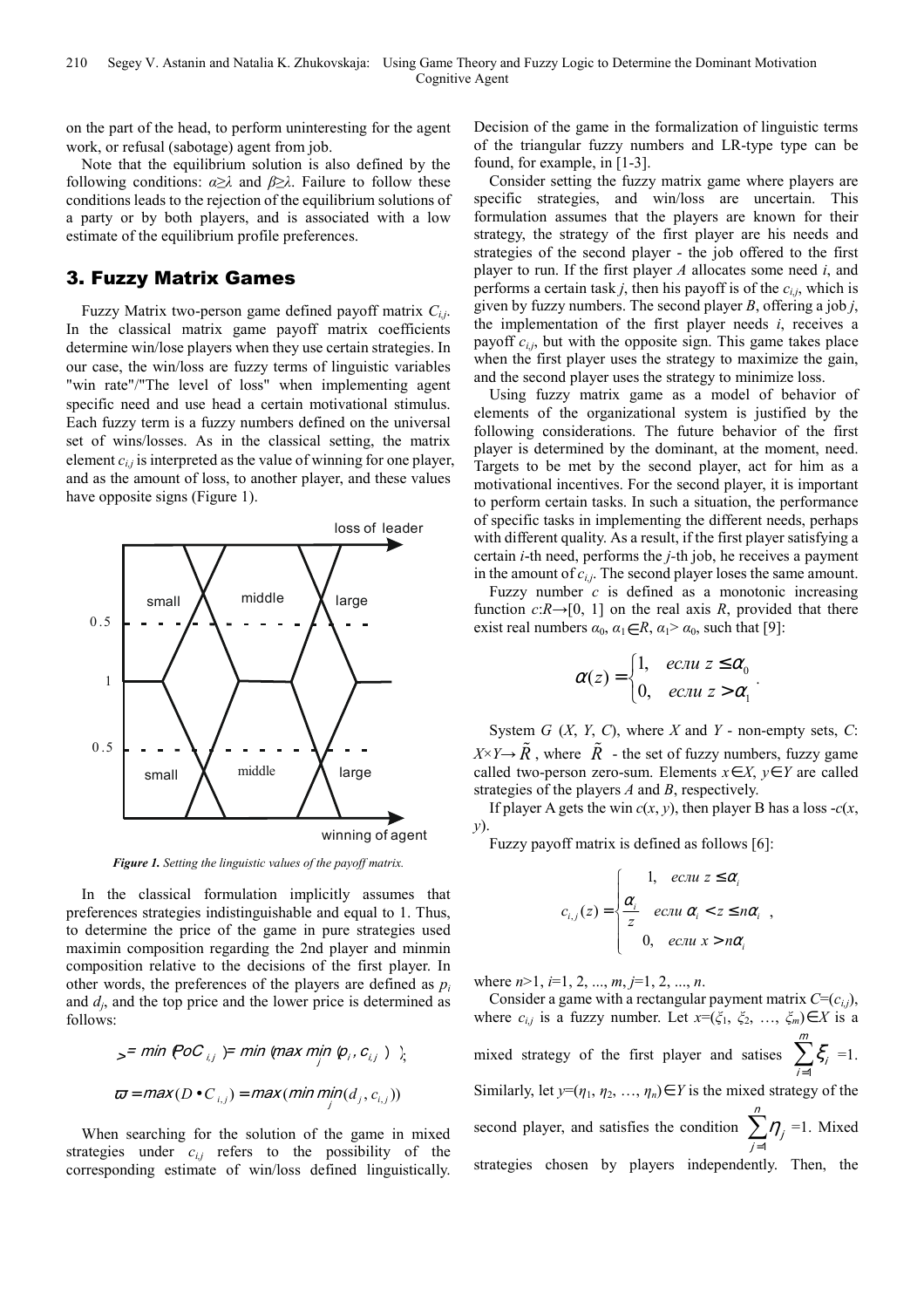expectation of winning  $C(x, y)$  corresponds to a fuzzy number

$$
C(x,y)=\sum_{j=1}^n\sum_{i}^m c_{i,j}\xi_i\eta_j.
$$

It is assumed that the players make careful decisions, which are reduced to the choice of such strategies, which lead to the best of the worst results. So, the first player chooses the strategy that maximizes his minimum winnings. This choice is motivated by the principle of maximin. The second player chooses the strategy that minimizes the maximum loss and its choice is determined by the principle of minimax.

Point  $(x^*, y^*)$  in the game  $\Gamma(C)$  is called a solution of the game or a saddle point, and the number  $v = C(x^*, y^*)$  - the value of the game, if  $C(x, y^*) \leq C(x^*, y^*) \leq C(x^*, y)$  for all  $x \in X, y \in Y$ . Strategy *x*\* and *y*\* is called optimal strategies for the 1st and 2nd of players, respectively.

In [9] it is proved that if  $C=(c_{i,j})$  - rectangular payoff matrix of fuzzy numbers game  $\Gamma(C)$ , then this game has a saddle point in mixed strategies of players. A saddle point is defined by the upper and lower price of the game:  $\bigvee_{x \in X} \bigwedge_{y \in Y} C(x, y) = \bigwedge_{y \in Y} \bigvee_{x \in X} C(x, y)$ ,

where 
$$
C(x, y) = \sum_{j=1}^{n} \sum_{i}^{m} c_{i,j} \xi_{i} \eta_{j}
$$
.

The procedure determines the choice of optimal mixed strategies for the game  $\Gamma(C)$  with the payoff matrix  $C=(c_{i,j})$ and known for each player probability to use pure strategies, reduced to the following steps:

- 1. Subject mixed strategies *x*∈*X*, *y*∈*Y* matrix and the initial
- payment  $(c_{i,j}(z))$  is converted into a matrix  $(c_{i,j}(z)\xi_i\eta_j)$ .<br>Determine the expectation of winn 2. Determine the expectation of winning n m

$$
C(x, y) = \sum_{j=1}^{n} \sum_{j=1}^{m} c_{i,j} \not\in \xi_j \eta_j
$$
, based on fuzzy

arithmetic operations.

3. The optimum mixed strategy of the first and second players:  $\bigvee_{x \in X} \bigwedge_{y \in Y} C(x, y)$ ,  $\bigwedge_{y \in Y} \bigvee_{x \in X} C(x, y)$ .

#### 4. Fuzzy Bimatrix Games

Bimatrix games give more opportunities to analyze the behavior of players due to the inclusion of heuristic knowledge about the behavior of a single agent of another agent. In the previous section it was assumed that the fuzzy payoff matrix is given. Consider the approach to the construction of fuzzy payoff matrix agents under certain linguistic preferences strategies defined functions preferences and rules for evaluating any pair of strategies [4], as an application to the determination of the dominant motivation intelligent agent. As before, we assume that the first player's strategies are the needs and strategies of the second player motivational incentives in the form of production targets. Each player can set the payments in the form of linguistic fuzzy preference matrix for any pair of strategies. Resolution process of the game consists of three steps: fuzzification, fuzzy inference and defuzzification. The result is a superposition stages matrices preferences of players in the form of fuzzy bimatrix game.

Let  $X=(X_1, X_2, ..., X_m)$  and  $Y=(Y_1, Y_2, ..., Y_n)$  - strategies agent (1st player) and the head (2nd player), reflecting the needs of the first and second stimulus, respectively . Each of the players can express a preference for using strategies by setting functions: *L*(*X*) and *L*(*Y*). These functions are linguistic variables defined preferences possible strategies of the players. For simplicity, we assume that the functions are determined by three fuzzy variables, ie,  $L(X): L(X_i) = \{T_i^1, T_i^2, \ldots, T_i^3\},$ *L*(*Y*):*L*(*Y<sub>j</sub>*)={ $T$ <sup>*j*</sup>,  $T$ <sup>*j*</sup>, …,  $T$ <sup>3</sup><sub>j</sub>}. Here  $T$ <sup>*i*</sup>,  $T$ <sup>2</sup>, …,  $T$ <sup>3</sup> and  $T$ <sup>*j*</sup>,  $T_j^2$ , ...,  $T_j^3$  - fuzzy variables with membership functions  $\mu_X(L(X_i))/L(X_i) = {\mu_X(T_i)/T_i}$  and  $\mu_Y(L(Y_i))/L(Y_i) = {\mu_Y(T_i)/T_i}$ , respectively. Each term is defined fuzzy membership function trapezoidal or triangular shape, symmetrically distributed on the universe of players' strategies.

Fuzzification players' strategy defines the mapping  $\mu_X(L(X_i))/L(X_i): X_i \to [0, 1]$  and  $\mu_Y(L(Y_i))/L(Y_i): Y_i \to [0, 1]$ . Display data show that each  $x \in X$  and each  $y \in Y$  corresponds to the number of the interval [0, 1], which indicates the extent to which *x* has the attribute  $T_i$ , and *y* is the attribute  $T_j$ . This means that they must be given the scale of  $X_i$  and  $Y_j$ , which directly or indirectly measure the needs and incentives. For example, physiologists strategic need for food, water, clothing, etc. can be expressed in monetary equivalent. The need for self-realization through the complexity of the job. The need for health - through values of physiological parameters.

Let the players are known linguistic preferences value strategies of their opponents. Authors define, for each pair of strategies  $(X_i, Y_j)$  and  $(Y_j, X_i)$ , linguistic variables  $U(L(X), L(Y))$ and  $V(L(Y), L(X))$ , determine the relative preferences of players pairs strategies term-set  $\langle U_1, U_2, ..., U_r \rangle$  and  $\langle V_1, V_2, ..., V_r \rangle$  $V_2$ , ...,  $V_1$  For the convenience of using linguistic and numerical description of membership functions  $U_k$ ,  $V_k$ ,  $k=1$ . 2, ..., *r*, i.e.  $U_k^{i,j} \in \{0, 0.2, 0.4, 0.6, 0.8\}, V_k^{j,i} \in \{0, 0.2, 0.4, 0.6,$ 0.8} [6]. Here, linguistic-numeric descriptions are defined on a normed universe pairs strategies and considered the center of the corresponding membership functions. Then, the reaction of players expressed assessment couple of strategies about the intentions of the opposing party may be displayed matrices preferences. For example, table II shows the preferences of the 1st player expressed by fuzzy terms  $U_k^{i,j}$ .

*Table II. Matrix fuzzy preferences pairs strategies 1st player.* 

|       |                             |               | $Y_1$         |               | $\bullet\bullet\bullet$ |             | $Y_n$       |                             |
|-------|-----------------------------|---------------|---------------|---------------|-------------------------|-------------|-------------|-----------------------------|
|       |                             | $T_1^1$       | $T_1^2$       | $T_1^3$       | .                       | $T_1^1$     | $T_1^2$     | T <sub>1</sub> <sup>3</sup> |
|       | $T_1^1$                     | $U_k^{1,1}$   | $U_k^{1,1}$   | $U_k^{1,1}$   | .                       | $U_k^{1,n}$ | $U_k^{1,n}$ | $U_k^{1,n}$                 |
| $X_1$ | T <sub>1</sub> <sup>2</sup> | $U_k{}^{l,l}$ | $U_{k}^{1,1}$ | $U_k^{1,1}$   | .                       | $U_k^{1,n}$ | $U_k^{1,n}$ | $U_k^{1,n}$                 |
|       | $T_1^3$                     | $U_k^{I,I}$   | $U_{k}^{1,1}$ | $U_{k}^{1,1}$ | .                       | $U_k^{1,n}$ | $U_k^{1,n}$ | $U_k^{1,n}$                 |
| .     |                             | .             | .             | .             | .                       | .           | .           | .                           |
|       | $T_1^1$                     | $U_k^{m,1}$   | $U_k^{m,1}$   | $U_k^{m,1}$   | .                       | $U_k^{m,n}$ | $U_k^{m,n}$ | $U_k^{m,n}$                 |
| $X_m$ | $T_1^2$                     | $U_k^{m,1}$   | $U_k^{m,1}$   | $U_k^{m,1}$   | .                       | $U_k^{m,n}$ | $U_k^{m,n}$ | $U_k^{m,n}$                 |
|       | T <sub>1</sub> <sup>3</sup> | $U_k^{m,1}$   | $U_k^{m,1}$   | $U_k^{m,1}$   | .                       | $U_k^{m,n}$ | $U_k^{m,n}$ | $U_k^{m,n}$                 |

Similarly, construct a matrix of fuzzy preference 2nd player with fuzzy terms  $V_k^{i,j}$ .

Let *Z*=*X*×*Y* is the space of solutions of the players, and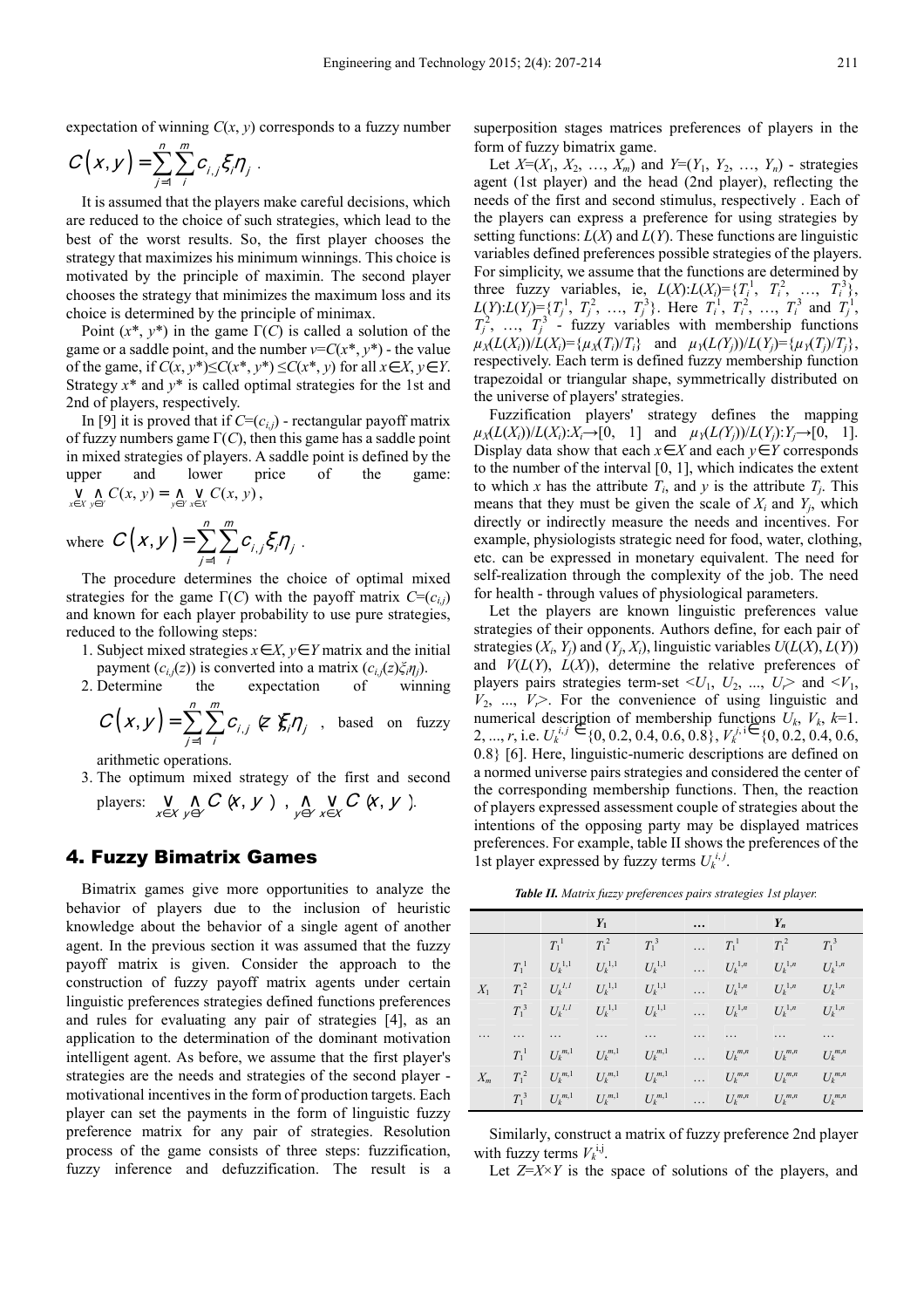$J=L(X_i)\times L(Y_i)$  be the set of fuzzy subsets associated with the preferences of the players, their strategies. Then, the decision of each player is as a mapping  $g:Z\rightarrow J$ , and the rules to calculate the preferences of the players are defined as follows [4]:

Rule 1. If  $L(X_i) = T_i^l$  and  $L(Y_j) = T_j^h$ , then  $J_1^{l,h} \{U_1, U_2, ..., U_r\}$ . Rule 2. If  $L(X_i) = T_i^l$  and  $L(Y_j) = T_j^h$ , then  $J_2^{l,h}$  { $V_1, V_2, ..., V_r$ }.

To calculate the membership functions making players use the formula:

$$
\begin{aligned} & \mu_l(X^l,Y^h,J_1^{l,h})\!\!=\!\!\text{min}(\mu_X(T_i^l),\mu_Y(T_j^h))\mu(U_k^{l,h})\!\!=\!\!\text{max}_{X,Y}(T_i^l,\\ &\hspace{5mm}T_j^h)\mu(U_k^{l,h});\\ & \mu_2(X^l,Y^h,J_2^{l,h})\!\!=\!\!\text{min}(\mu_X(T_i^l),\mu_Y(T_j^h))\mu(V_k^{l,h})\!\!=\!\!\text{max}_{X,Y}(T_i^l,\\ &\hspace{5mm}T_j^h)\mu(V_k^{l,h}). \end{aligned}
$$

To apply the classical method of defuzzification center of gravity, allowing to obtain a cardinal measure of the preferences of the players [7]:

$$
J_1^{l,h} = \sum_{i,j,k} \mu_{X,Y}(T_i^l, T_j^h) \mu(U_k^{l,h}) / \sum_{i,j,k} \mu(U_k^{l,h}),
$$
  

$$
\sum_{i,j,k} \mu(U_k^{l,h}) \neq 0
$$
  

$$
J_2^{l,h} = \sum_{i,j,k} \mu_{X,Y}(T_i^l, T_j^h) \mu(V_k^{l,h}) / \sum_{i,j,k} \mu(V_k^{l,h}),
$$
  

$$
\sum_{i,j,k} \mu(V_k^{l,h}) \neq 0
$$

The result is a fuzzy preference  $J_1$  and  $J_2$  for each pair of strategies  $(X_i, Y_j)$  and  $(Y_j, X_i)$ , which is conveniently represented as a matrix (table III, IV).

*Table III. Fuzzy preference matrix of the first player.* 

|                                                  |             |                     | $\cdots$          | $n_{n}$     |
|--------------------------------------------------|-------------|---------------------|-------------------|-------------|
|                                                  | - 1         | 1.1                 | $\cdots$          | $I^{1,n}$   |
| $\qquad \qquad \blacksquare$<br>$\boldsymbol{J}$ | $\cdots$    | $\cdot \cdot \cdot$ | $\cdots$          | $\cdots$    |
|                                                  | $\Lambda_m$ | $L^{m,1}$           | $\cdot\cdot\cdot$ | $J_1^{m,n}$ |

*Table IV. Fuzzy preference matrix of the second player.* 

|        |             | I <sub>1</sub> | $\cdots$ | $n_{n}$           |
|--------|-------------|----------------|----------|-------------------|
|        | $\Lambda_1$ | $J_2^{1,1}$    | $\cdots$ | $J_2^{1,n}$       |
| $J_2=$ | $\cdots$    | $\cdots$       | $\cdots$ | $\cdot\cdot\cdot$ |
|        | $\Lambda_m$ | $J_2^{m,1}$    | $\cdots$ | $J_2^{m,n}$       |

The superposition of these matrices allows us to go to the fuzzy bimatrix game preferences of players represented by the matrix (table V).

*Table V. Fuzzy bimatrix game in the form of a matrix of preferences pairs strategies of the players.* 

|                     |                            | $\cdots$ | $\mathbf{Y}_n$               |
|---------------------|----------------------------|----------|------------------------------|
|                     | $J_2^{1,1}$<br>$J_1^{1,1}$ | $\cdots$ | $J_2^{1,n}$<br>$J_1^{1,n}$   |
| $\Lambda$           |                            |          |                              |
| $\cdot \cdot \cdot$ | $\cdots$                   | $\cdots$ | $\cdots$                     |
|                     | $J_2^{m,1}$                |          | $J_2^{m,n} =$<br>$J_1^{m,n}$ |
| $\Lambda_m$         | $J_1^{m,1}$                |          |                              |

In [4] the possibility of finding a Nash equilibrium in pure strategies for this game, which satisfies the following conditions:

$$
J_1(X_i^*, Y_j^*) \ge J_1(X, Y_j^*), X_i \in X;
$$
  

$$
J_2(X_i^*, Y_j^*) \ge J_2(X_i^*, Y), Y_i \in Y.
$$

#### 5. Discussion and Application

Using the agent needs and allocation of its dominant motivation in subsequent decisions and behavior strategies have raised doubts make optimal decisions only on the basis of the principle of "rationality" as an effective maximization of someone else's expected benefits.

#### 5.1. Prisoner's Dilemma

In this problem, the application of the principle of "rationality" of each player is to that betrayal is strictly dominates cooperation, so the only possible equilibrium - a betrayal of both parties. Reformulate the problem as follows. Let strategies of one player are his needs and strategies of other players - cooperation or betrayal of the first player. Thus, the first player needs may be a need for friendship and the need for personal safety. If the game is played once, at the current time, for each player are unknown preference selection strategies opposite side. Moreover, if the need for the first player in the friendship strictly need dominates personal safety, it selects its first strategy, regardless of the choice of the second player. Similarly, if the need for personal security is strictly dominated by the need for friendship, the choice of the first player to be made in favor of the second stratum-gies. However, for the first player indifferent choice of the second player, ie he can express his attitude to the strategies of the second player in the form of preference. For repeated game, to the dominant system needs change and preferences of the other strategies. For this problem, the need is a function of the behavior of the second player, and the choice of specific needs not directly related to the gain in the form of utility. Thus, according to Taoist proverb, changing needs can be determined by the following rules:

- Good for good gives good;
- Evil for evil gives good;
- Evil for good gives evil;
- Good for evil gives evil.

In the proposed formulation of the problem of choosing each player's strategy will be to the unknown preferences and system rules the opposite side. The above methods of determining the dominant motivation agent just allow a choice with the priorities of the other side (reflection) that allows you to come to equilibrium choice of the parties, and not to balance the benefits, often leading to limited choice.

#### 5.2. The Interaction of Agents in Linear and Matrix Management Structures

Authors will consider a problem of distribution of projects in head-performer system. Let n and m – strategy of the head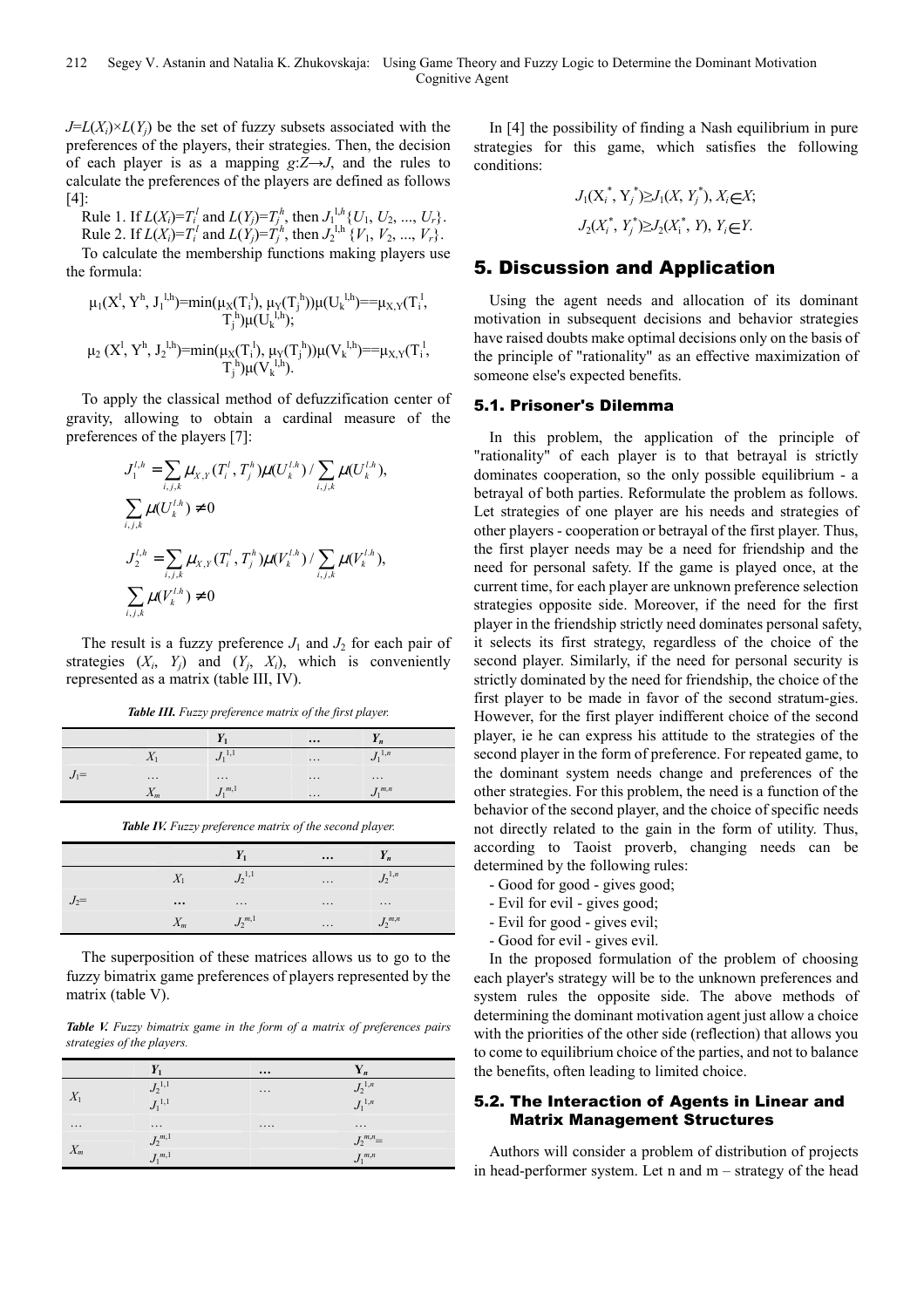(H) and the performer (P) as which projects and requirements act. Authors will consider that each strategy H is characterized by a set of the parameters known P on the basis of which it can correlate the project of some requirement. In game statement the solution of a task is consolidated to a choice of such strategy which, in a sense, suit both parties. Unlike "the prisoner's dilemma" of  $n \neq m$  and  $n, m \geq 2$ . On the one hand these conditions complicate a choice of strategy, on the other hand, provide a big freedom of choice and flexibility of interaction.

In case of use of a composite method the relation between strategy is expressed by the indistinct matrix defining degree of compliance of the project of some requirement. Each of players of R and I, seeks to carry out a choice of the strategy not only on the basis of the preferences, but also considering preferences of other party. Such choice more corresponds to modern ideas of features of relationship between the head and the subordinate in an enterprise management system. Within a composite method each of players builds model of preferences of the strategy of the opposite side corresponding to own preferences and reports it other party. Further each of the parties carries out the choice on the basis of both own preferences, and "wishes" of the opposite side.

Use of such approach is caused by the following reasonings. The player H can apply a dictatorial way of purpose of the project, but risks to face non-performance of a task because of, for example, feeling sick of the employee. The player P, pursuing only the interests, risks to lose work, an award, etc.

In case of fuzzy bimatrix game neither the matrix of payments, nor a matrix of compliances isn't set. Each player has linguistic functions of preferences on the strategy and rules of an assessment of preferences of couples of strategy (personal and others'). The analysis of various rules allows players to construct matrixes of preferences of couples of pure strategy, and for the decision to use Nash's balance.

#### 5.3. Problem of the Bargaining

Consider the formulation of this problem in a system of interacting "buyer-seller". The seller has a range of goods (strategy), the prices of which he can adjust to a certain extent. Buyer has a set of needs (strategy) in goods, and the desire to reduce the price of goods. In this case, the problem can be reduced to the fuzzy matrix game, which is described by the payoff matrix with fuzzy numbers, which determine the price of goods.

#### 5.4. Distance Education

In distance education the priority given to the use of adaptive learning systems aimed at changing the form and content of educational material, depending on the needs of the learner. The system of "learning-electronic textbook" to select strategies can be applied as a composite output and fuzzy bimatrix game. In both cases the strategies are taken into account preferences opposite side. Preferences electronic textbook are based on a typical student model. Learner strategies are determined depending on the potential learning goals and preferences are characterized by individual learning model.

#### 6. Conclusion

The use of fuzzy logic and game theory allows to formalize the problem of determining the dominant motivation intelligent agent in multi-agent systems.

The article discusses approaches for solving this problem in different starting situations. Thus, it is proposed to use the compositional rule of inference in the case of exchange of information regarding suspected players' preferences opposite side. For the particular case of interaction of players equilibrium solution is in a class of fuzzy matrix games. And finally, in the absence of the possibility of determining payments in the form of utility, constructed matrix preferences pairs strategies of the players on the basis of job fuzzy preferences pure strategies and rules of inference. In the latter case, the superposition of fuzzy matrices preferences allows us to go to the fuzzy bimatrix game and use the well-known approaches to the search for balance-solutions.

Further development of the proposed approaches to the application associated with the analysis of the dominant motivation is seen in the use of the problem of bargaining in the fuzzy setting, as well as in finding solutions for the case when the full set of strategies opposite side is unknown.

#### References

- [1] C. Alcalde, A. Burusco, R. Fuentes-Gonzalez, L-Fuzzy Concepts and linguistic variables in knowledge acquisition processes//CLA, volume 672 of CEUR Workshop Proceedings, page 38-49. CEUR-WS.org, (2010): Sevilla, Spain.
- [2] A. Cevikel, M. Ahlatcioglu, A New Solution Concept in Fuzzy Matrix Games//World Applied Sciences Journal 7 (7): 2009, pp.866-871.
- [3] Li Cun-Lin, Characterization of the Equilibrium Strategy of Fuzzy Bimatrix Games Based on L-R Fuzzy Variables//J. Applied Mathematics 2012 (2012), 15p.
- [4] D. Garagic, J.B. Cruz, An Approach to Fuzzy Noncooperative Nash Games/Journal of optimization theory and applications: September 2003. Vol.118, №.3, pp.475–491.
- [5] P. Langley, J.E.Laird, S. Rogers, Cognitive architectures: Research issues and challenges//Cognitive Systems Research. Vol.10. №.2. 2009, pp.141–160.
- [6] M. George, K. Leenakumari, Fuzzy Matrix Games//International Journal of Fuzzy Mathematics and Systems. Vol.1. №1. 2011, pp.23-32.
- [7] E.H. Mamdami, Application of Fuzzy Algorithms for Control of Simple Dynamic Plant//Proceedings of the IEEE, Control and Science, Vol.121, 1974. pp. 1585–1588.
- [8] T.R. Mitchell, Motivation: New directions for theory and research//Academy of Management Review, №17(1), 1982. pp. 80-88.
- [9] C.K. Sobhana, S.A. Kuriakose, On Rectangular Fuzzy Games//Journal of Fuzzy Mathematics, Vol.12, №3. 2004, pp. 633-643